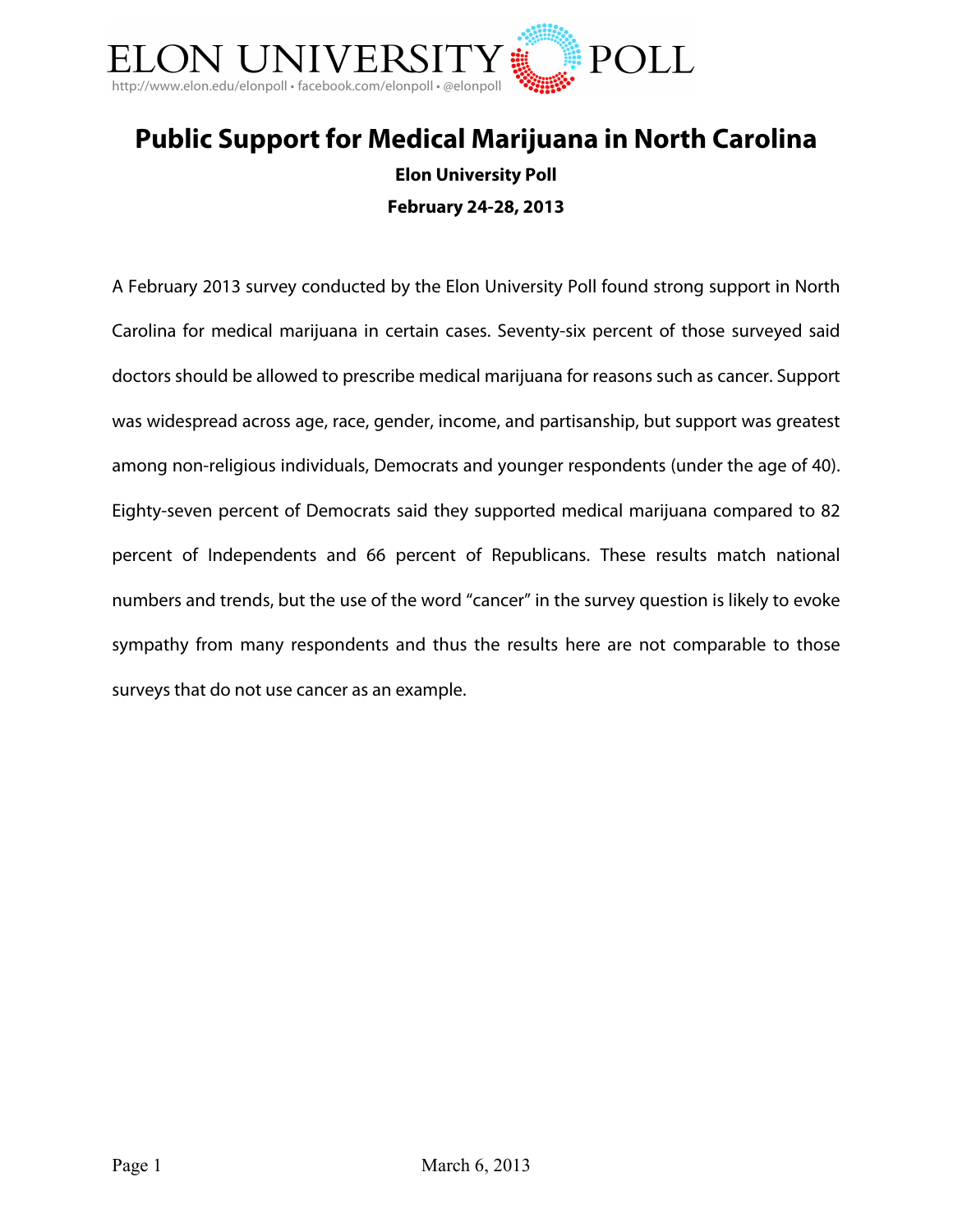



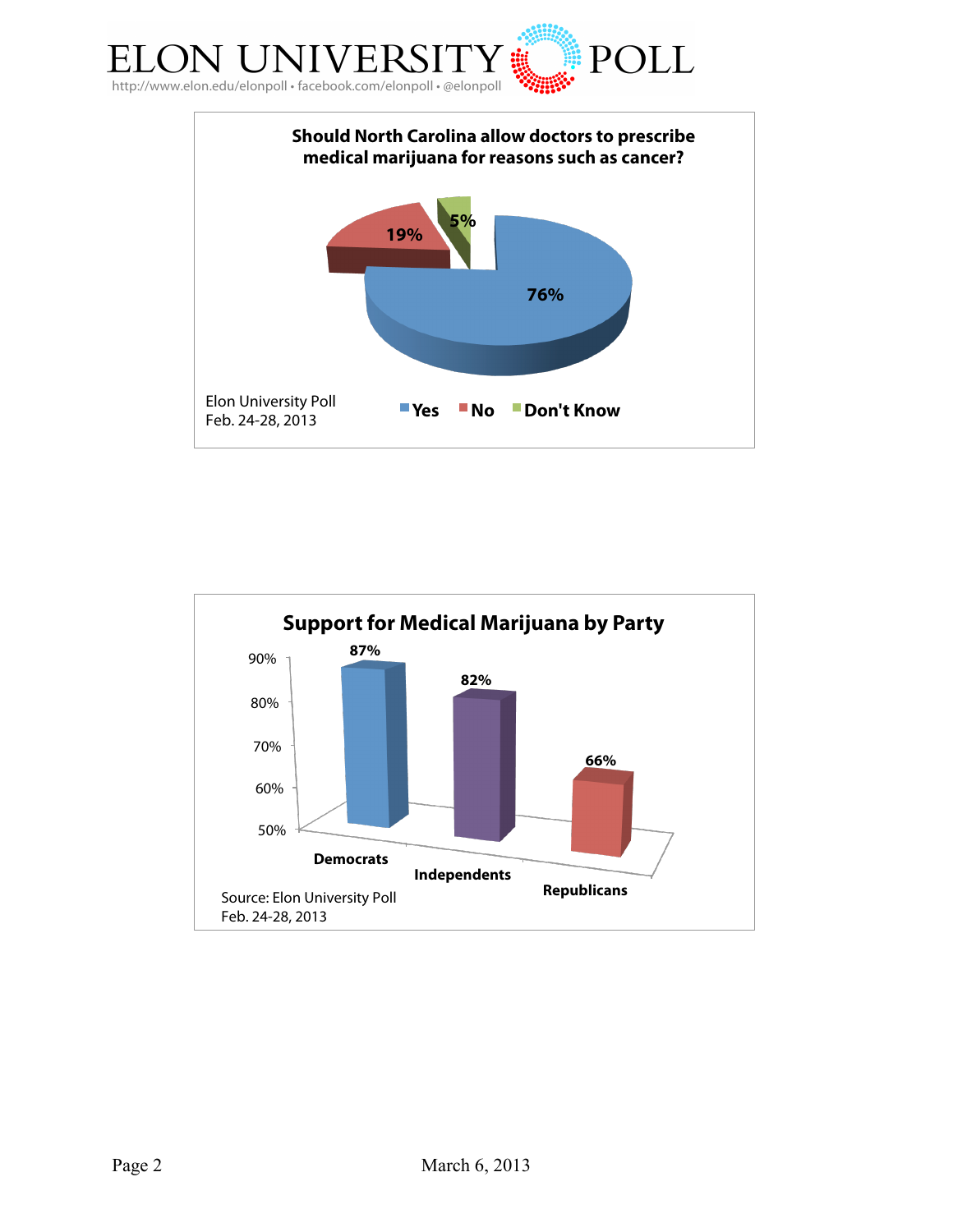



## **Should North Carolina allow doctors to prescribe medical marijuana for reasons such as cancer?**

#### **Table 1: Party Identification and Medical Marijuana**

|                             | Yes           | No            | Total |
|-----------------------------|---------------|---------------|-------|
|                             | $\frac{0}{0}$ | $\frac{0}{0}$ | $\%$  |
| <b>Democrats</b>            | 87            | 13            | 100   |
| Independents                | 82            | 18            | 100   |
| <b>Republicans</b>          | 66            | 34            | 100   |
| <b>Don't Know / Refused</b> | 87            | 13            | 100   |
| <b>Total</b>                | 80            |               | 100   |

### **Table 2: Gender and Medical Marijuana**

|               | <u>Yes</u> |    | Totar |
|---------------|------------|----|-------|
|               | %          | %  | $\%$  |
| <b>Male</b>   |            | 19 | 00    |
| <b>Female</b> | 79         |    | 00    |
| <b>Total</b>  | 80         |    | 00    |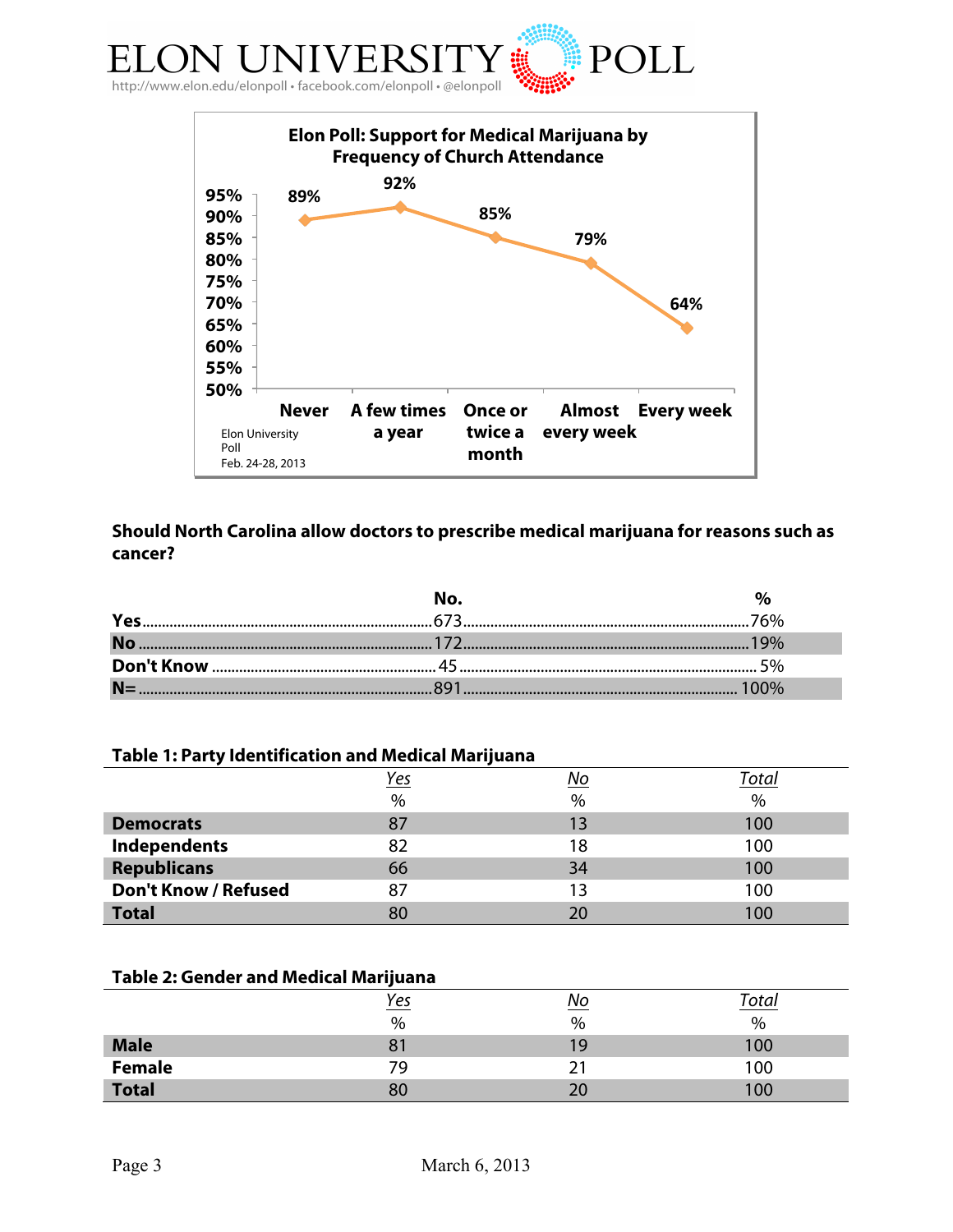

#### **Table 3: Age and Medical Marijuana**

|              | <u>Yes</u> | $No$ | <u>Total</u> |
|--------------|------------|------|--------------|
|              | $\%$       | $\%$ | $\%$         |
| 18-30        | 86         | 14   | 100          |
| 31-40        | 86         | 14   | 100          |
| 41-50        | 76         | 24   | 100          |
| $51 - 65$    | 81         | 19   | 100          |
| $65+$        | 64         | 36   | 100          |
| <b>Total</b> | 80         | 20   | 100          |

#### **Table 4: Race and Medical Marijuana**

|              | <u>Yes</u> |      | <u>Total</u> |
|--------------|------------|------|--------------|
|              | $\%$       | $\%$ | $\%$         |
| <b>White</b> | 78         |      | 100          |
| <b>Black</b> | 87         | 13   | 100          |
| <b>Other</b> | 76         | 24   | 100          |
| <b>Total</b> | 80         | 20   | 100          |

### **Table 5: Income and Medical Marijuana**

|                           | Yes  | No   | Total |
|---------------------------|------|------|-------|
|                           | $\%$ | $\%$ | $\%$  |
| <b>Less than \$25,000</b> | 85   | 15   | 100   |
| \$25,000 to \$50,000      | 80   | 20   | 100   |
| \$50,000 to \$75,000      | 81   | 19   | 100   |
| More than \$75,000        |      | 23   | 100   |
| <b>Total</b>              | 80   | ንበ   | 100   |

#### **Table 6: Church Attendance and Medical Marijuana**

|                          | <u>Yes</u> | No | Total |
|--------------------------|------------|----|-------|
|                          | $\%$       | %  | $\%$  |
| <b>Never</b>             | 89         | 11 | 100   |
| A few times a year       | 92         | 8  | 100   |
| Once or twice a month    | 85         | 15 | 100   |
| <b>Almost every week</b> | 79         | 21 | 100   |
| <b>Every week</b>        | 64         | 36 | 100   |
| <b>Total</b>             | 80         | 20 | 100   |